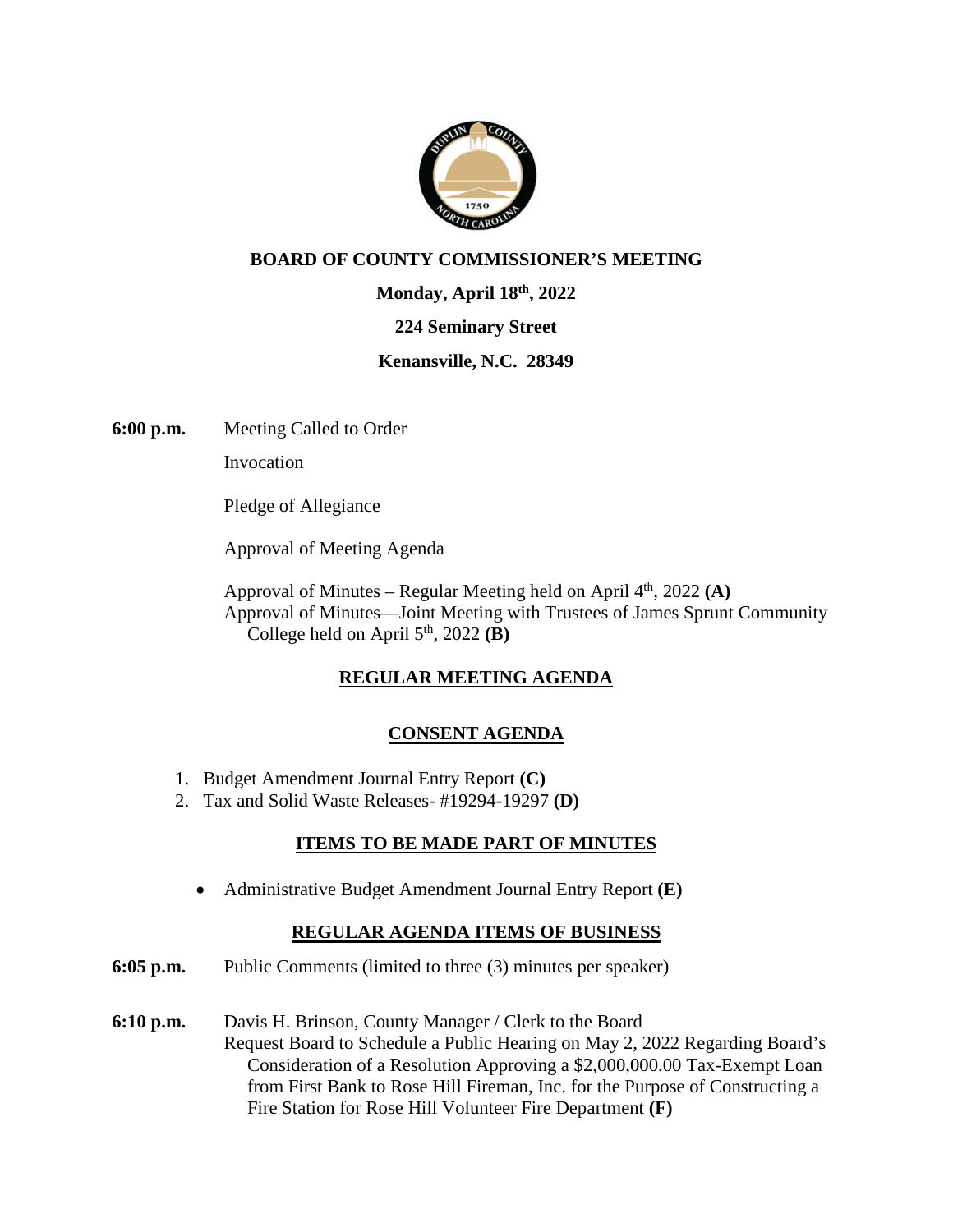| 6:15 p.m.   | Terri Norris, Executive Director of Emerge Ministries<br>Request Board to Partner with Emerge Ministries to Produce a July 4 <sup>th</sup><br>Celebration/ Festival at the Duplin County Event's Center (G)                                                                                                                 |
|-------------|-----------------------------------------------------------------------------------------------------------------------------------------------------------------------------------------------------------------------------------------------------------------------------------------------------------------------------|
| 6:25 p.m.   | Angel Venecia, Public Transportation Director<br>Acceptance of Additional Grant Funding for Construction of New Public<br>Transportation Facility (H)                                                                                                                                                                       |
| 6:30 p.m.   | Roger Jones, Duplin County Schools<br>NC Education Lottery Funds Application - Warsaw Elementary School (I)                                                                                                                                                                                                                 |
| 6:35 p.m.   | Tracey Simmons- Kornegay, Health Director<br>Reappointment of a Member of the Board of Health (J)<br>2021 Communicable Disease Annual Report & Child Fatality Annual Report (K)<br>Acceptance of Communicable Disease Pandemic Recovery Funding (L)<br>Acceptance of Funding for Food & Lodging Programs and Activities (M) |
| 6:45 p.m.   | Amanda Hatcher, Director of Cooperative Extension Service<br>Updated Rental Agreement and Policies & Procedures for Use of the Lois Britt<br>Agricultural Service Center (N)                                                                                                                                                |
| 6:45 p.m.   | Gary Rose, Tax Administrator<br>Surplus Property- Parcel 01-E251 (O)<br>Surplus Property-Parcel 01-E174 (P)                                                                                                                                                                                                                 |
| $6:55$ p.m. | Davis H. Brinson, County Manager/Clerk to the Board<br>Development of a Master Plan for Duplin Commons (Q)<br>Animal Care, Control & Adoption Facility (R)<br>Events Center Paving Project (S)<br><b>Public Transportation Facility Construction Project</b><br>Senior Services / Veterans Services Facility (T)            |
| 7:00 p.m.   | Davis H. Brinson, County Manager/Clerk to the Board<br><b>General Announcements</b>                                                                                                                                                                                                                                         |

#### **CLOSED SESSION**

**N.C.G.S. 143-318.11 (a) (4) - Economic Development Matters N.C.G.S. 143-318.11 (a) (6) – Personnel Matters** 

#### **REPORTS (U)**

Airport - March 2022 Animal Service- March 2022 Building Inspections- March 2022